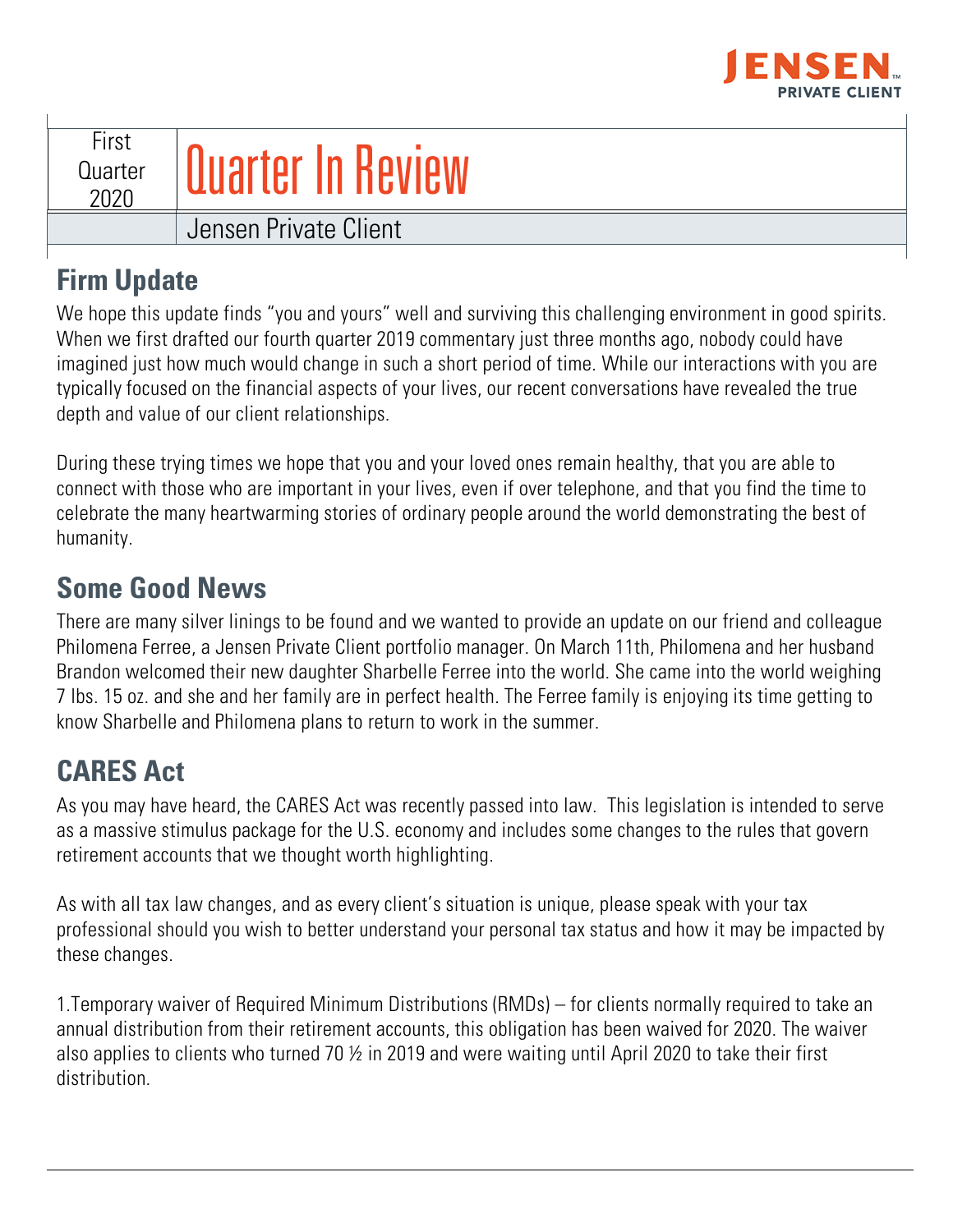2. Temporary waiver of the early withdrawal penalty – for retirement account holders younger than 59  $\frac{1}{2}$ , the 10% early withdrawal penalty is waived in 2020 but only for those directly affected by the COVID-19 virus. Further, the income tax payable on these distributions can be spread over three-years, and investors have the option to recontribute funds back into their retirement account within three-years

As a general rule, we counsel clients to withdraw from their retirement accounts only the minimums required by law: please get in touch if helpful to discuss further.

#### **First Quarter 2020 in Review**

In recent newsletters we have cautioned of the likelihood of increased market volatility as investors weighed concerns such as trade wars, Brexit and a challenging geopolitical environment, combined with high equity valuations. While market volatility has certainly become very evident in the first quarter the reasons for it and the severity of what we have experienced in the first three months of 2020 has been very different from what anyone could have forecast at the start of the year: perhaps the very definition of a "Black Swan" event.

In response to Global pandemic crisis, and with much of the globe's industrial and economic activity shut down, governments around the world have scrambled to respond. Here in the U.S., this has been manifested through monetary and fiscal policy actions exceeding the size and scale to the actions taken in the 2007-2009 period. In addition to the \$2 trillion CARES Act package, the Federal Reserve has aggressively lowered interest rates and expanded its balance sheet to provide liquidity to the financial markets, and State and local governments have also announced measures to mitigate the worst effects of the recession that the U.S. is almost certain to experience. While we will have to wait to see the effectiveness of these measures, the speed and degree of the responses is unprecedented, but we should be prepared to see more negative headlines before the crisis passes.

## **Looking Ahead**

We recognize that many aspects of this crisis are fluid and change day-by-day and it would be an understatement to say that life is very unsettled. However, we take comfort in the knowledge that the Jensen investment discipline has weathered volatile markets in the past and that the foundations of our high Return on Equity strategies are built to endure times of economic and market stress.

As you know, the base criteria for inclusion in the Jensen discipline is very rigorous and designed to identify "all weather" businesses that have the characteristics to survive challenging times. For the year to date, a lack of direct exposure to energy/oil and gas companies, and minimal exposure to the hospitality sector (hotels, airlines, etc.) has helped to insulate client portfolios from the worst effects of the "bear market" of the first quarter. Looking forward, it is our steadfast belief that Jensen's exposure to thoughtfully selected technology, health care, consumer staple companies and other businesses with durable competitive advantages and robust balance sheets will continue to protect portfolios from the worst aspects of further market declines. Today, more than most times, it is important for investors to know what they own, and we are confident that the Jensen companies will emerge from this period and move forward to create business and shareholder value for many years to come.